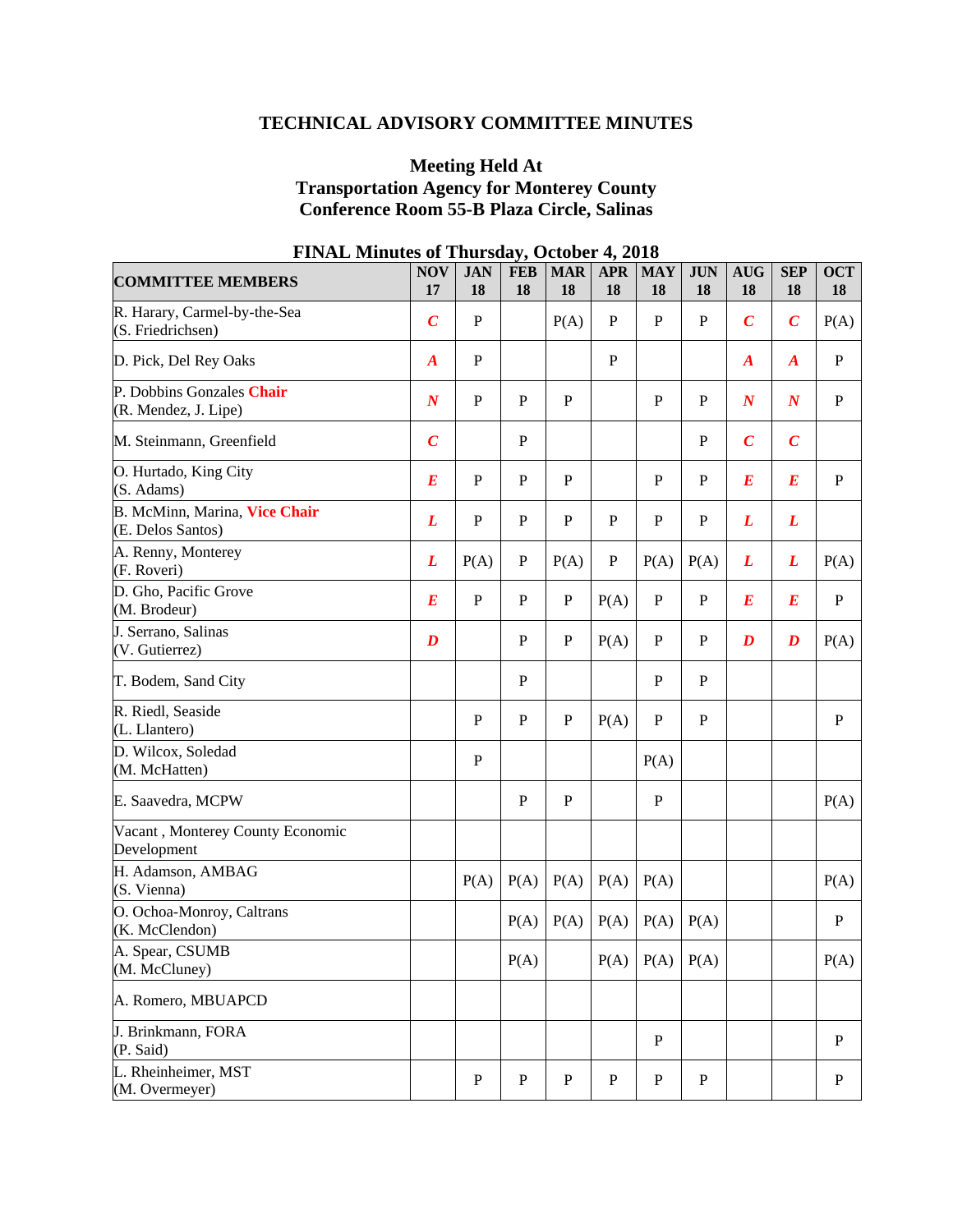| <b>STAFF</b>                                | <b>NOV</b> | <b>JAN</b> | <b>FEB</b> | <b>MAR</b> | <b>APR</b> | <b>MAY</b> | <b>JUN</b> | <b>AUG</b> | <b>SEP</b> | <b>OCT</b> |
|---------------------------------------------|------------|------------|------------|------------|------------|------------|------------|------------|------------|------------|
|                                             | 17         | 18         | 18         | 18         | 18         | 18         | 18         | 18         | 18         | 18         |
| D. Hale, Exec. Director                     |            |            |            |            | P          |            |            |            |            |            |
| T. Muck, Dep. Exec. Director                |            | P          |            |            | P          | P          | P          |            |            | P          |
| H. Myers, Sr. Transp. Planning Engineer     |            | P          | P          | Р          | P          |            |            |            |            |            |
| M. Zeller, Principal Transp. Planner        |            | P          | P          | P          | P          | P          |            |            |            |            |
| C. Watson, Principal Transp. Planner        |            | P          |            |            |            |            |            |            |            |            |
| V. Murillo, Transportation Planner          |            |            |            | P          | P          | P          | P          |            |            |            |
| Theresa Wright, Public Outreach Coordinator |            |            |            |            | P          | P          |            |            |            |            |
| G. Leonard, Transportation Planner          |            | P          |            |            |            |            |            |            |            |            |
| Rich Deal, Principal Engineer               |            |            | P          | P          | P          | P          | P          |            |            | P          |
| Ariana Green, Assoc. Transportation Planner |            |            |            |            | P          | P          |            |            |            |            |
| Stefania Castillo, Transportation Planner   |            |            |            |            |            | P          |            |            |            | P          |

#### **OTHERS PRESENT:**

Richard Rosales, Caltrans D5

### **1. ROLL CALL**

Chair Patrick Dobbins, City of Gonzales, called the meeting to order at 9:32 am. Introductions were made and a quorum was established.

#### **1.1 ADDITIONS OR CORRECTIONS TO AGENDA**

None.

#### **2. PUBLIC COMMENTS**

None.

# **3. BEGINNING OF CONSENT AGENDA**

*Motion to approve the Consent Agenda* 

**M/S/C** Riedl / Gho / unanimous

**3.1 APPROVE** the minutes of the Technical Advisory Committee meeting of June 7, 2018.

#### **END OF CONSENT AGENDA**

### **4. COORDINATION WITH SPECIAL EVENTS TO MINIMIZE CONSTRUCTION CONFLICTS**

The Committee received a presentation from Rich Deal, Principal Engineer, on efforts to coordinate with special events to minimize construction conflicts. He presented that Multiple regional and local projects are expected to begin construction in the next two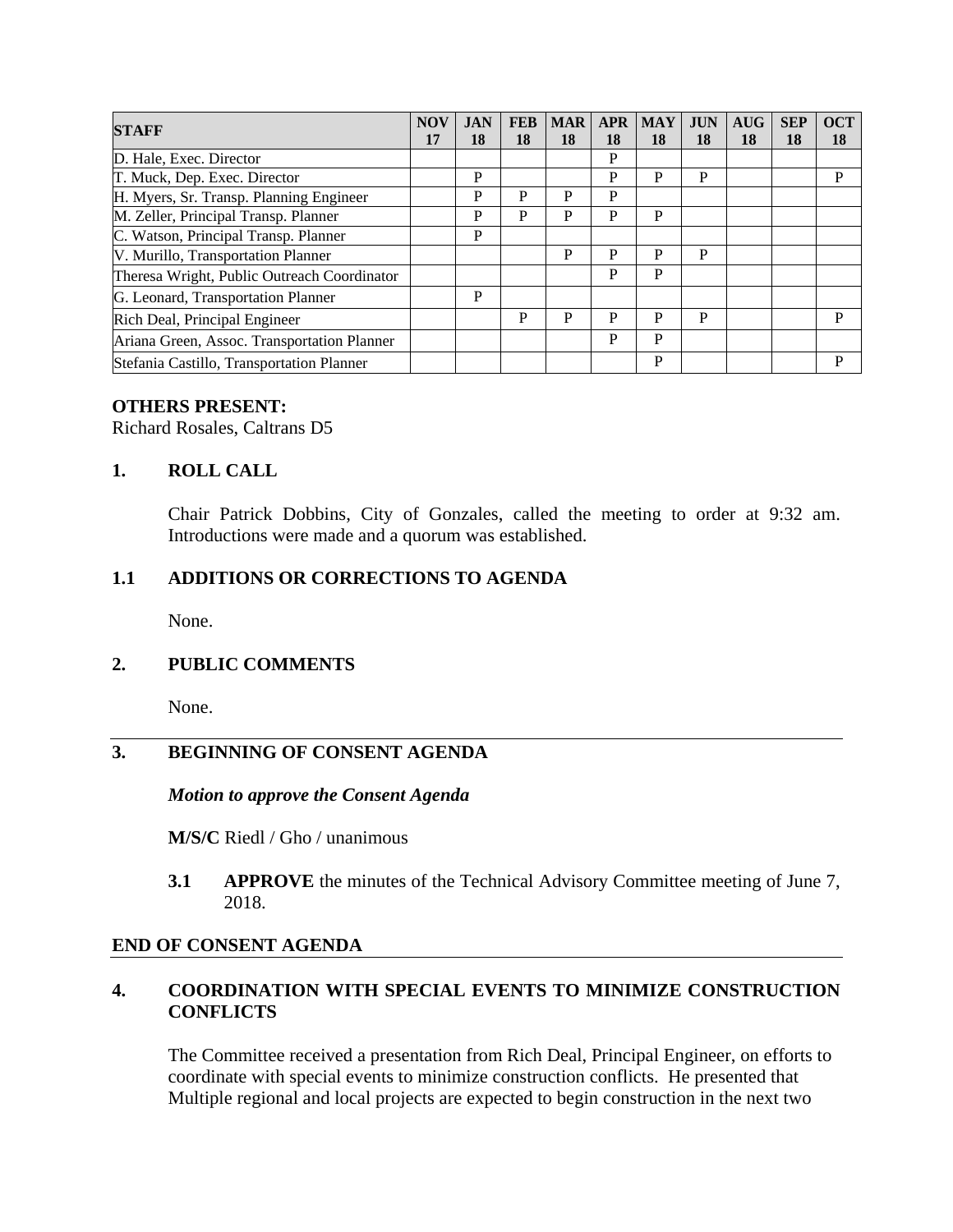years. This list of major special event dates and corresponding set-up dates for all agencies will aid in scheduling construction detours, ramp closures, arterial street closures, and night/weekend work requirements to avoid construction conflicts and make these events successful. Each agency is requested to review the list and provide updates. The final list will be distributed to Caltrans as well as to local agencies as a tool to develop traffic control special provisions in major project specifications. As an example, a project that requires a long-term detour onto Highway 1 may have severe congestion implications during Monterey Car week. This spreadsheet tool helps the designer select specific "no Build" dates to insert into the project specifications, so that a contractor bidding on the construction will not incur lost work days or unexpected mobilizations costs.

#### **5. STATE ROUTE 156/CASTROVILLE BOULEVARD PROJECT UPDATE**

The Committee received a presentation from Rich Deal, Principal Engineer, on the State Route 156 / Castroville Boulevard Interchange project.

Mr. Deal presented that the State Route 156/Castroville Boulevard Interchange project removes the existing signalized intersection on State Route 156 at Castroville Boulevard and constructs a new grade-separated interchange east of the existing intersection. The initial concept for the State Route 156/ Castroville Boulevard Interchange project included traffic signal control at each of the new ramp intersections and the intersection of the realigned new Castroville Boulevard and the old alignment of Castroville Boulevard. The proposed concept replaces the traffic signals with roundabouts.

Roundabout control at the ramp intersections allows the proposed bridge over State Route 156 to be narrower and reduce construction costs. Roundabouts will perform better than traffic signals and have a longer design life. Roundabouts allow the Castroville Boulevard interchange to have full independent utility and accommodate future segments of the State Route 156 Widening project, as well as a future Blackie Road connection. The roundabout proposed at the intersection of the realigned new Castroville Boulevard and the old alignment of Castroville Boulevard offers safe pedestrian and bike crossings between North County High School and the recently completed bike / pedestrian bridge into Castroville.

Lisa Rheinheimer, Monterey-Salinas Transit, commented that affordable housing developments utilize transit and recommended that transit access be included in the project.

Patrick Dobbins, City of Gonzales, asked what is the project schedule? Mr. Deal responded that the project is currently in design for another year, then the right-of-way phase will begin.